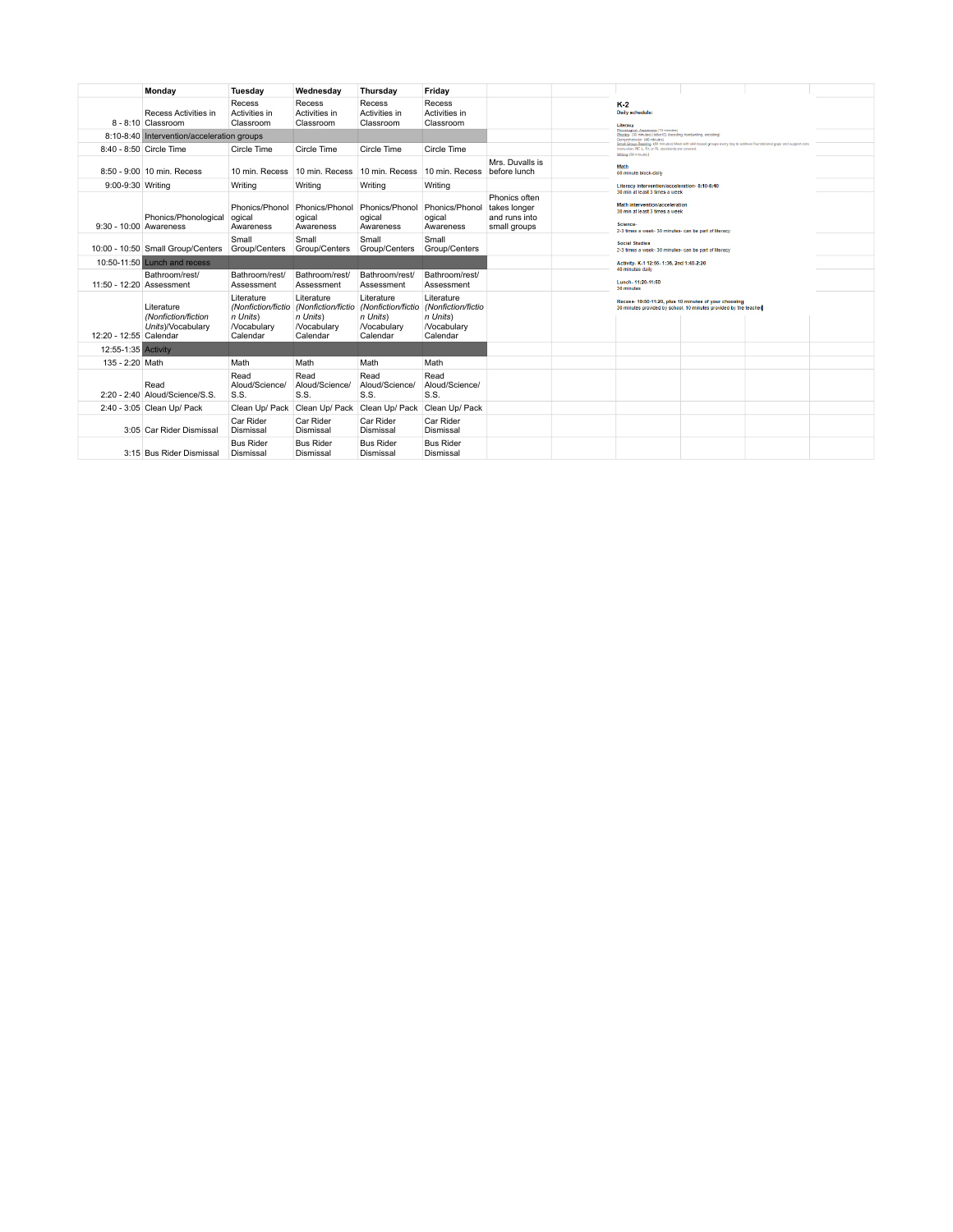|                     | Monday                                                                                 | Tuesdav                                                      | Wednesdav                                             | Thursday                                                                                                                                                     | Friday                                                |                                                                                                                                                                                                               |  |
|---------------------|----------------------------------------------------------------------------------------|--------------------------------------------------------------|-------------------------------------------------------|--------------------------------------------------------------------------------------------------------------------------------------------------------------|-------------------------------------------------------|---------------------------------------------------------------------------------------------------------------------------------------------------------------------------------------------------------------|--|
| 8:00-8:10 Practice  | Fluency                                                                                | Fluency<br>Practice                                          | Fluency<br>Practice                                   | Fluency<br>Practice                                                                                                                                          | Fluency<br>Practice                                   | $K-2$                                                                                                                                                                                                         |  |
|                     | 8:10-8:40 Intervention/acceleration groups                                             |                                                              |                                                       |                                                                                                                                                              |                                                       | Daily schedule:                                                                                                                                                                                               |  |
|                     | Phonemic<br>8:50-9:05 Awareness                                                        | Phonemic<br>Awareness                                        | Phonemic<br>Awareness                                 | Phonemic<br>Awareness                                                                                                                                        | Phonemic<br>Awareness                                 | Literacy<br>Phonological - Awareness (10 minutes)<br>Phonics- (30 minutes) (letter ID, decoding, handwriting, encoding)                                                                                       |  |
| 9:05-9:15 Recess    |                                                                                        | Recess                                                       | Recess                                                | Recess                                                                                                                                                       | Recess                                                | Comprehension- (40 minutes)<br>Small Group-Reading- (60 minutes) Meet with skill-based groups every day to address foundational gaps and support core<br>instruction: RF. L. RI. or RL standards are covered. |  |
| 9:15-10:10 Phonics  |                                                                                        | <b>Phonics</b>                                               | Phonics                                               | Phonics                                                                                                                                                      | Phonics                                               | Writing-(30 minutes)                                                                                                                                                                                          |  |
|                     | Small Group:<br><b>Literacy Skill</b><br>10:10-10:50 Based Groups                      | Small Group:<br><b>Literacy Skill</b><br><b>Based Groups</b> | Small Group:<br>Literacy Skill<br><b>Based Groups</b> | Small Group:<br><b>Literacy Skill</b><br><b>Based Groups</b>                                                                                                 | Small Group:<br>Literacy Skill<br><b>Based Groups</b> | Math<br>60 minute block-daily                                                                                                                                                                                 |  |
|                     | 10:50-11:50 Lunch and recess                                                           |                                                              |                                                       |                                                                                                                                                              |                                                       | Literacy intervention/acceleration-8:10-8:40<br>30 min at least 3 times a week                                                                                                                                |  |
|                     | 11:55-12:25 Shared Reading Shared Reading Shared Reading Shared Reading Shared Reading |                                                              |                                                       | Comprehension Comprehension Comprehension Comprehension Comprehension<br>: Read Aloud or  : Read Aloud or  : Read Aloud or  : Read Aloud or  : Read Aloud or |                                                       | <b>Math intervention/acceleration</b><br>30 min at least 3 times a week                                                                                                                                       |  |
| 12:25-12:55 Writing |                                                                                        | Writing                                                      | Writing                                               | Writing                                                                                                                                                      | Writing                                               | Science-<br>2-3 times a week- 30 minutes- can be part of literacy                                                                                                                                             |  |
| 12:55-1:35 Activity |                                                                                        |                                                              |                                                       |                                                                                                                                                              |                                                       | <b>Social Studies</b>                                                                                                                                                                                         |  |
| 1:35-2:35 Math      |                                                                                        | Math                                                         | Math                                                  | Math                                                                                                                                                         | Math                                                  | 2-3 times a week- 30 minutes- can be part of literacy                                                                                                                                                         |  |
|                     | 2:35-3:05 Social Sciences                                                              | Math<br>Intervention                                         | Math<br>Intervention                                  | Math<br>Intervention                                                                                                                                         | Social Sciences                                       | Activity- K-1 12:55-1:35, 2nd 1:40-2:20<br>40 minutes daily                                                                                                                                                   |  |
| 3:05-3:15 Activites | End of Day                                                                             | End of Day<br>Activites                                      | End of Day<br>Activites                               | End of Day<br>Activites                                                                                                                                      | End of Day<br>Activites                               | Lunch-11:20-11:50<br>30 minutes                                                                                                                                                                               |  |
|                     |                                                                                        |                                                              |                                                       |                                                                                                                                                              |                                                       |                                                                                                                                                                                                               |  |
|                     |                                                                                        |                                                              |                                                       |                                                                                                                                                              |                                                       | Recess-10:50-11:20, plus 10 minutes of your choosing<br>30 minutes provided by school, 10 minutes provided by the teacher                                                                                     |  |
|                     |                                                                                        |                                                              |                                                       |                                                                                                                                                              |                                                       |                                                                                                                                                                                                               |  |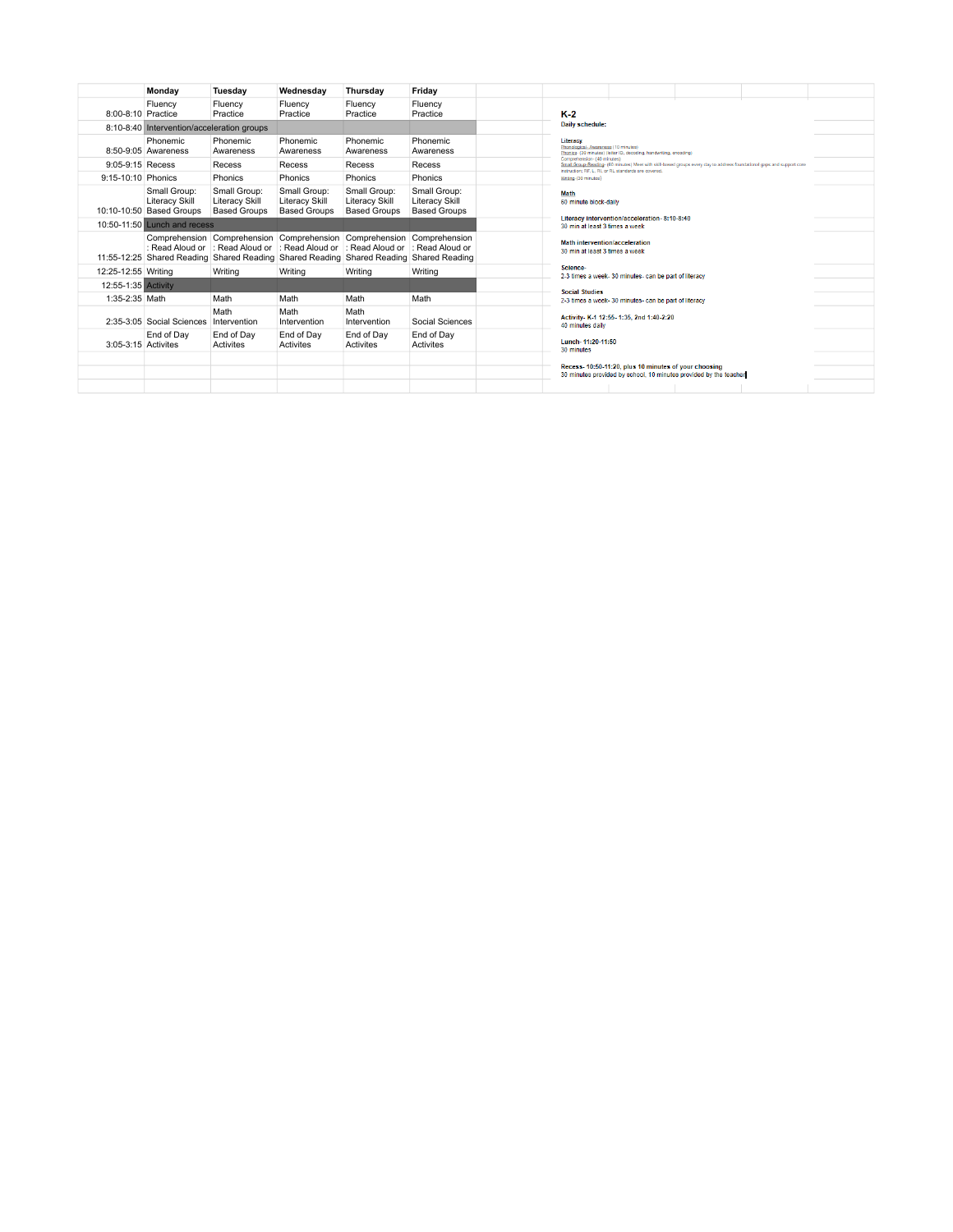|                            | Monday                       | <b>Tuesday</b>  | Wednesday               | Thursday                            | Friday |  |  | K-2<br>Daily schedule:                                                                                                                                                                                                                                                                                |  |
|----------------------------|------------------------------|-----------------|-------------------------|-------------------------------------|--------|--|--|-------------------------------------------------------------------------------------------------------------------------------------------------------------------------------------------------------------------------------------------------------------------------------------------------------|--|
| 8:00                       |                              |                 |                         |                                     |        |  |  | Literacy                                                                                                                                                                                                                                                                                              |  |
| 8:05<br>8:10-8:40          |                              |                 |                         | Second Grade Daily Schedule         |        |  |  | <b>Encourage</b><br><b>Encompassion Americans</b> (10 minutes)<br><b>Encompassion (with the ED, decording)</b><br><b>Companhension (40 minutes)</b><br><b>Encompassion (40 minutes)</b><br><b>Encompassion (60 minutes)</b><br><b>ENGINERIES (80 minutes)</b><br><b>ENGINERIES (8</b><br>Wiling (3) m |  |
| 8:45                       |                              |                 |                         | 8:10-8:40 Intervention/Acceleration |        |  |  | Math<br>60 minute block-daily                                                                                                                                                                                                                                                                         |  |
| 8:50                       |                              |                 | 8:40-8:50 Heggerty      |                                     |        |  |  | Literacy intervention/acceleration-8:10-8:40<br>30 min at least 3 times a week<br>Math intervention/acceleration                                                                                                                                                                                      |  |
| 8:55                       |                              |                 | 8:50-9:20 Phonics First |                                     |        |  |  | 30 min at least 3 times a week<br>Science-<br>2-3 times a week- 30 minutes- can be part of literacy                                                                                                                                                                                                   |  |
| 9:00                       |                              |                 | 9:20-10:20 Small group  |                                     |        |  |  | <b>Social Studies</b><br>2-3 times a week-30 minutes- can be part of literacy                                                                                                                                                                                                                         |  |
|                            |                              |                 |                         | 10:20-10:45 Comprehension           |        |  |  | Activity-K-1 12:55-1:35, 2nd 1:40-2:20<br>40 minutes daily                                                                                                                                                                                                                                            |  |
| 9:05<br>9:10               |                              |                 | 10:50-11:20 Recess      |                                     |        |  |  | Lunch-11:20-11:50<br>30 minutes<br>Recess- 10:50-11:20, plus 10 minutes of your choosing                                                                                                                                                                                                              |  |
| 9:15                       |                              |                 | 11:20-11:50 Lunch       |                                     |        |  |  | 30 minutes provided by school, 10 minutes provided by the teacher                                                                                                                                                                                                                                     |  |
| 9:20                       |                              |                 | 11:50-12:05 Bathroom    |                                     |        |  |  |                                                                                                                                                                                                                                                                                                       |  |
| 9:25                       |                              |                 |                         | 12:05-12:25 Comprehension           |        |  |  |                                                                                                                                                                                                                                                                                                       |  |
| 9:30                       |                              | 12:25-1:25 Math |                         |                                     |        |  |  |                                                                                                                                                                                                                                                                                                       |  |
| 9:35                       |                              |                 | 1:25-1:40 Writing       |                                     |        |  |  |                                                                                                                                                                                                                                                                                                       |  |
| 9:40                       |                              |                 | 1:40-2:20 Activity      |                                     |        |  |  |                                                                                                                                                                                                                                                                                                       |  |
| 9:45                       |                              |                 | 2:20-2:35 Writing       |                                     |        |  |  |                                                                                                                                                                                                                                                                                                       |  |
| 9:50                       |                              |                 |                         | 2:35-3:00 Science/Social Studies    |        |  |  |                                                                                                                                                                                                                                                                                                       |  |
| 9:55                       |                              |                 | 3:00-3:10 Extra Recess  |                                     |        |  |  |                                                                                                                                                                                                                                                                                                       |  |
| 10:00                      |                              | 3:10 Car Riders |                         |                                     |        |  |  |                                                                                                                                                                                                                                                                                                       |  |
| 10:05<br>10:10             |                              | 3:15 Bus Riders |                         |                                     |        |  |  |                                                                                                                                                                                                                                                                                                       |  |
| 10:15                      |                              |                 |                         |                                     |        |  |  |                                                                                                                                                                                                                                                                                                       |  |
| 10:20                      |                              |                 |                         |                                     |        |  |  |                                                                                                                                                                                                                                                                                                       |  |
| 10:25<br>10:30             |                              |                 |                         |                                     |        |  |  |                                                                                                                                                                                                                                                                                                       |  |
| 10:35                      |                              |                 |                         |                                     |        |  |  |                                                                                                                                                                                                                                                                                                       |  |
| 10:40                      |                              |                 |                         |                                     |        |  |  |                                                                                                                                                                                                                                                                                                       |  |
| 10:45                      | 10:50-11:50 Lunch and recess |                 |                         |                                     |        |  |  |                                                                                                                                                                                                                                                                                                       |  |
| 11:55                      |                              |                 |                         |                                     |        |  |  |                                                                                                                                                                                                                                                                                                       |  |
| 12:00                      |                              |                 |                         |                                     |        |  |  |                                                                                                                                                                                                                                                                                                       |  |
| 12:05<br>12:10             |                              |                 |                         |                                     |        |  |  |                                                                                                                                                                                                                                                                                                       |  |
| 12:15                      |                              |                 |                         |                                     |        |  |  |                                                                                                                                                                                                                                                                                                       |  |
| 12:20                      |                              |                 |                         |                                     |        |  |  |                                                                                                                                                                                                                                                                                                       |  |
| 12:25<br>12:30             |                              |                 |                         |                                     |        |  |  |                                                                                                                                                                                                                                                                                                       |  |
| 12:35                      |                              |                 |                         |                                     |        |  |  |                                                                                                                                                                                                                                                                                                       |  |
| 12:40                      |                              |                 |                         |                                     |        |  |  |                                                                                                                                                                                                                                                                                                       |  |
| 12:45                      |                              |                 |                         |                                     |        |  |  |                                                                                                                                                                                                                                                                                                       |  |
| 12:50<br>12:55             |                              |                 |                         |                                     |        |  |  |                                                                                                                                                                                                                                                                                                       |  |
| 1:00                       |                              |                 |                         |                                     |        |  |  |                                                                                                                                                                                                                                                                                                       |  |
| 1:05<br>1:10               |                              |                 |                         |                                     |        |  |  |                                                                                                                                                                                                                                                                                                       |  |
| 1:15                       |                              |                 |                         |                                     |        |  |  |                                                                                                                                                                                                                                                                                                       |  |
| 1:20                       |                              |                 |                         |                                     |        |  |  |                                                                                                                                                                                                                                                                                                       |  |
| 1:25<br>1:30               |                              |                 |                         |                                     |        |  |  |                                                                                                                                                                                                                                                                                                       |  |
| 1:35                       |                              |                 |                         |                                     |        |  |  |                                                                                                                                                                                                                                                                                                       |  |
| 1:40-2:20 Activity<br>2:25 |                              |                 |                         |                                     |        |  |  |                                                                                                                                                                                                                                                                                                       |  |
| 2:30                       |                              |                 |                         |                                     |        |  |  |                                                                                                                                                                                                                                                                                                       |  |
| 2:35<br>2:40               |                              |                 |                         |                                     |        |  |  |                                                                                                                                                                                                                                                                                                       |  |
| 2:45                       |                              |                 |                         |                                     |        |  |  |                                                                                                                                                                                                                                                                                                       |  |
| 2:50                       |                              |                 |                         |                                     |        |  |  |                                                                                                                                                                                                                                                                                                       |  |
| 2:55                       |                              |                 |                         |                                     |        |  |  |                                                                                                                                                                                                                                                                                                       |  |
| 3:00<br>3:05               |                              |                 |                         |                                     |        |  |  |                                                                                                                                                                                                                                                                                                       |  |
| 3:10                       |                              |                 |                         |                                     |        |  |  |                                                                                                                                                                                                                                                                                                       |  |
| 3:15                       |                              |                 |                         |                                     |        |  |  |                                                                                                                                                                                                                                                                                                       |  |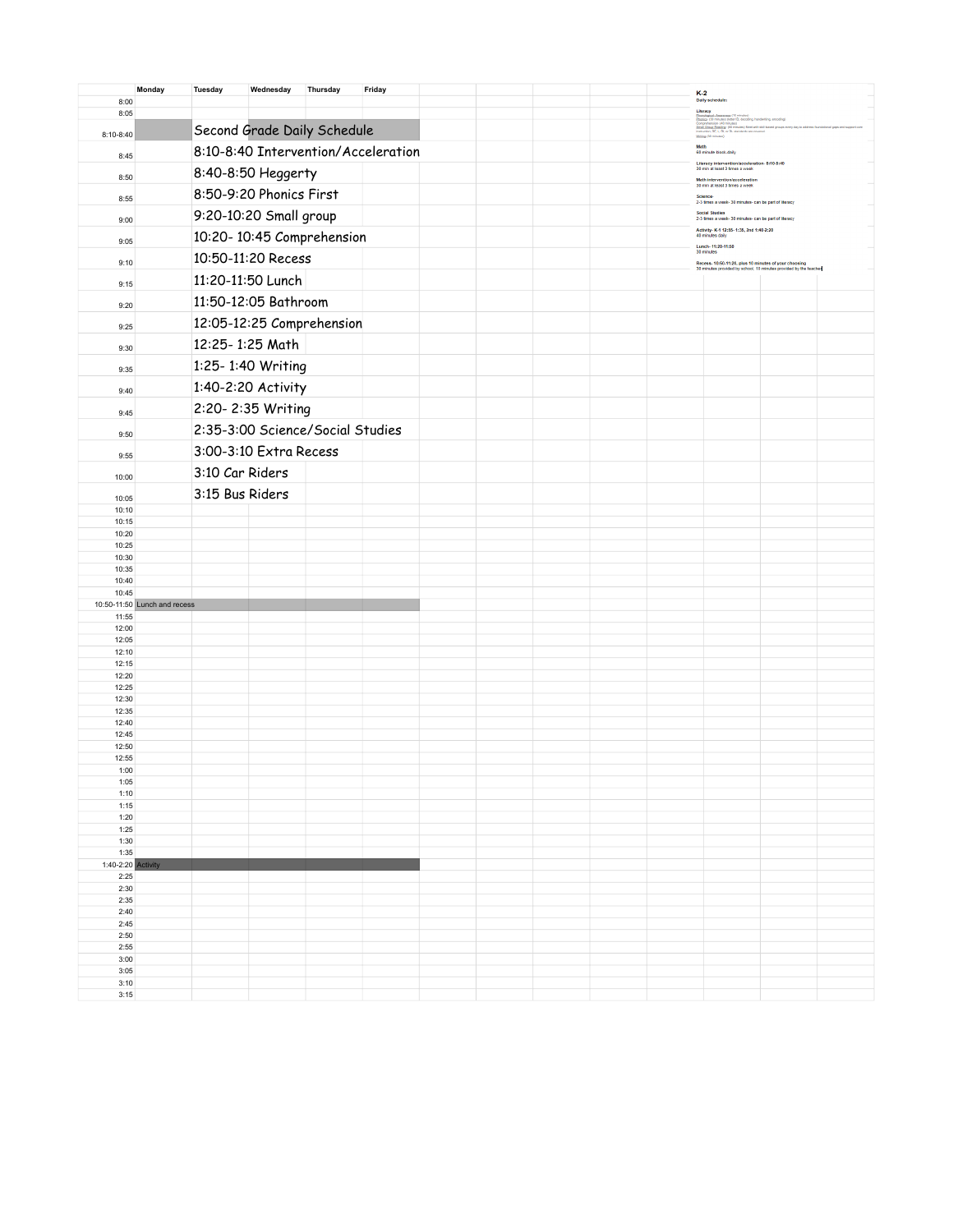|                     | Monday                   | Tuesday                                                                                        | Wednesday      | Thursday       | Friday         | $3 - 6$                                                                                                           |
|---------------------|--------------------------|------------------------------------------------------------------------------------------------|----------------|----------------|----------------|-------------------------------------------------------------------------------------------------------------------|
|                     | 8:00 Lunch Count         | Lunch Count                                                                                    | Lunch Count    | Lunch Count    | Lunch Count    | <b>Daily Schedule:</b>                                                                                            |
|                     |                          |                                                                                                |                |                |                | Literacy                                                                                                          |
|                     | 8:05 Announcement        | Announcement                                                                                   | Announcement   | Announcement   | Announcement   | Word Study (20 minutes) - (basis in morphology)<br>Comprehension, Unit-Based (40 minutes)<br>Writing (30 minutes) |
|                     | 8:10-8:40 Intervention   | Intervention                                                                                   | Intervention   | Intervention   | Intervention   |                                                                                                                   |
|                     | Literacy/S.S.-           | Literacy/S.S.-                                                                                 | Literacy/S.S.- | Literacy/S.S.- | Literacy/S.S.- | <b>Math</b>                                                                                                       |
| 8:45-10:30 Terry    |                          | Terry                                                                                          | Terry          | Terry          | Terry          | 90-minute block daily                                                                                             |
|                     | Math/Science-            | Math/Science-                                                                                  | Math/Science-  | Math/Science-  | Math/Science-  | Literacy intervention/acceleration-                                                                               |
|                     | Reynolds                 | Reynolds                                                                                       | Reynolds       | Reynolds       | Reynolds       | 30 min at least 3 times a week                                                                                    |
|                     | 10:35-10:45 Extra recess |                                                                                                |                |                |                | Math intervention/acceleration                                                                                    |
| 10:50-11:20 Lunch   |                          | Lunch                                                                                          | Lunch          | Lunch          | Lunch          | 30 min at least 3 times a week                                                                                    |
| 11:20-11:50 Recess  |                          | Recess                                                                                         | Recess         | Recess         | Recess         | Science-                                                                                                          |
|                     | Literacy/S.S.-           | Literacy/S.S.-                                                                                 | Literacy/S.S.- | Literacy/S.S.- | Literacy/S.S.- | 2-3 times a week- 30 minutes KnowAtom                                                                             |
| 12:00-1:40 Terry HR |                          | Terry HR                                                                                       | Terry HR       | Terry HR       | Terry HR       | <b>Social Studies</b>                                                                                             |
|                     | Math/Science-            | Math/Science-                                                                                  | Math/Science-  | Math/Science-  | Math/Science-  | 2-3 times a week-30 minutes- can be part of literacy                                                              |
|                     | Reynolds HR              | Reynolds HR                                                                                    | Reynolds HR    | Reynolds HR    | Reynolds HR    | Activity- 3rd 1:40-2:20, 4th-5th-6th 2:25-3:05                                                                    |
| 1:40-2:20 Activity  |                          | Activity                                                                                       | Activity       | Activity       | Activity       | 40 minutes daily                                                                                                  |
|                     | 2:20-3:00 Intervention   | Intervention                                                                                   | Intervention   | Intervention   | Intervention   | Lunch- 3rd and 4th, 10:50-11:20; 5th and 6th, 11:50-12:20                                                         |
|                     |                          | 3:00-3:15 Prepare to leave Prepare to leave Prepare to leave Prepare to leave Prepare to leave |                |                |                | 30 minutes                                                                                                        |
|                     |                          |                                                                                                |                |                |                | Recess- 11:20- 11:50 whole group, plus 10 minutes of your choosing for just your                                  |
|                     |                          |                                                                                                |                |                |                | homeroom- or your partner's homeroom (however you need to work it out)                                            |
|                     |                          |                                                                                                |                |                |                |                                                                                                                   |
|                     |                          |                                                                                                |                |                |                |                                                                                                                   |
|                     |                          |                                                                                                |                |                |                |                                                                                                                   |
|                     |                          |                                                                                                |                |                |                |                                                                                                                   |
|                     |                          |                                                                                                |                |                |                |                                                                                                                   |
|                     |                          |                                                                                                |                |                |                |                                                                                                                   |
|                     |                          |                                                                                                |                |                |                |                                                                                                                   |
|                     |                          |                                                                                                |                |                |                |                                                                                                                   |
|                     |                          |                                                                                                |                |                |                |                                                                                                                   |
|                     |                          |                                                                                                |                |                |                |                                                                                                                   |
|                     |                          |                                                                                                |                |                |                |                                                                                                                   |
|                     |                          |                                                                                                |                |                |                |                                                                                                                   |
|                     |                          |                                                                                                |                |                |                |                                                                                                                   |
|                     |                          |                                                                                                |                |                |                |                                                                                                                   |
|                     | Lunch and recess         |                                                                                                |                |                |                |                                                                                                                   |
|                     |                          |                                                                                                |                |                |                |                                                                                                                   |
|                     |                          |                                                                                                |                |                |                |                                                                                                                   |
|                     |                          |                                                                                                |                |                |                |                                                                                                                   |
|                     |                          |                                                                                                |                |                |                |                                                                                                                   |
|                     |                          |                                                                                                |                |                |                |                                                                                                                   |
|                     |                          |                                                                                                |                |                |                |                                                                                                                   |
|                     |                          |                                                                                                |                |                |                |                                                                                                                   |
|                     |                          |                                                                                                |                |                |                |                                                                                                                   |
|                     |                          |                                                                                                |                |                |                |                                                                                                                   |
|                     |                          |                                                                                                |                |                |                |                                                                                                                   |
|                     |                          |                                                                                                |                |                |                |                                                                                                                   |
|                     |                          |                                                                                                |                |                |                |                                                                                                                   |
|                     |                          |                                                                                                |                |                |                |                                                                                                                   |
|                     |                          |                                                                                                |                |                |                |                                                                                                                   |
|                     |                          |                                                                                                |                |                |                |                                                                                                                   |
|                     |                          |                                                                                                |                |                |                |                                                                                                                   |
|                     |                          |                                                                                                |                |                |                |                                                                                                                   |
|                     |                          |                                                                                                |                |                |                |                                                                                                                   |
|                     |                          |                                                                                                |                |                |                |                                                                                                                   |
|                     |                          |                                                                                                |                |                |                |                                                                                                                   |
|                     |                          |                                                                                                |                |                |                |                                                                                                                   |
|                     |                          |                                                                                                |                |                |                |                                                                                                                   |
|                     |                          |                                                                                                |                |                |                |                                                                                                                   |
|                     |                          |                                                                                                |                |                |                |                                                                                                                   |
|                     | Activity                 |                                                                                                |                |                |                |                                                                                                                   |
|                     | Intervention             | Intervention                                                                                   | Intervention   | Intervention   | Intervention   |                                                                                                                   |
|                     | 2:25-3:00                | 2:25-3:00                                                                                      | $2:25-3:00$    | 2:25-3:00      | 2:25-3:00      |                                                                                                                   |
|                     |                          |                                                                                                |                |                |                |                                                                                                                   |
|                     |                          |                                                                                                |                |                |                |                                                                                                                   |
|                     |                          |                                                                                                |                |                |                |                                                                                                                   |
|                     |                          |                                                                                                |                |                |                |                                                                                                                   |
|                     |                          |                                                                                                |                |                |                |                                                                                                                   |
|                     |                          |                                                                                                |                |                |                |                                                                                                                   |
|                     |                          |                                                                                                |                |                |                |                                                                                                                   |
|                     | Prepare to               | Prepare to                                                                                     | Prepare to     | Prepare to     | Prepare to     |                                                                                                                   |
|                     | leave                    | leave                                                                                          | leave          | leave          | leave          |                                                                                                                   |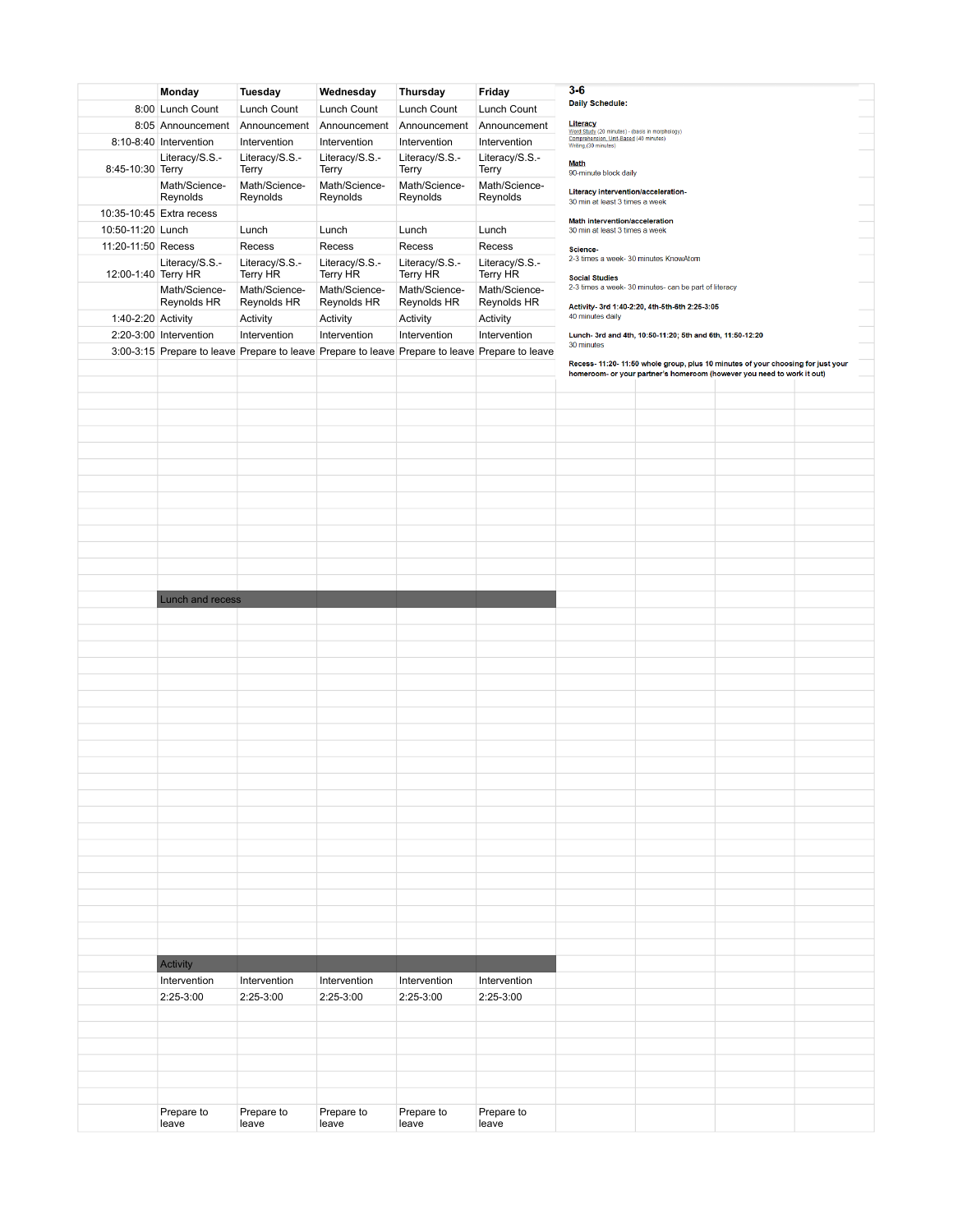|                  | Monday                                        | Tuesday                                  | Wednesday                                | Thursday                                 | Friday                                   | $3 - 6$                                                                                                                                                  |  |
|------------------|-----------------------------------------------|------------------------------------------|------------------------------------------|------------------------------------------|------------------------------------------|----------------------------------------------------------------------------------------------------------------------------------------------------------|--|
|                  | 8:00 Attendance/Lunch Count                   | Attendance/Lunch Count                   | Attendance/Lunch Count                   | Attendance/Lunch Count                   | Attendance/Lunch Count                   | Daily Schedule:                                                                                                                                          |  |
|                  | 8:05 Announcements                            | Announcements                            | Announcements                            | Announcements                            | Announcements                            | Literacy<br>Word Study (20 minutes) - (basis in morphology)                                                                                              |  |
| 8:10-8:15 Switch |                                               | Switch                                   | Switch                                   | Switch                                   | Switch                                   | Comprehension, Unit-Based (40 minutes)<br>Writing (30 minutes)                                                                                           |  |
|                  | Literacy/Math<br>8:15-8:40 Remediation        | Literacy/Math<br>Remediation             | Literacy/Math<br>Remediation             | Literacy/Math<br>Remediation             | Literacy/Math<br>Remediation             | Math<br>90-minute block daily                                                                                                                            |  |
|                  | 8:40-10:10 Structures/Math                    | Structures/Math                          | Structures/Math                          | Structures/Math                          | Structures/Math                          | Literacy intervention/acceleration-                                                                                                                      |  |
|                  | 10:10-10:40 Science/Reading                   | Science/Reading                          | Science/Reading                          | Science/Reading                          | Science/Reading                          | 30 min at least 3 times a week                                                                                                                           |  |
|                  | Social/Emotional<br>10:40-10:50 Health/Recess | Social/Emotional<br><b>Health/Recess</b> | Social/Emotional<br><b>Health/Recess</b> | Social/Emotional<br><b>Health/Recess</b> | Social/Emotional<br>Health/Recess        | Math intervention/acceleration<br>30 min at least 3 times a week                                                                                         |  |
|                  | 10:50-11:50 Lunch and recess                  |                                          |                                          |                                          |                                          | <b>Science</b>                                                                                                                                           |  |
|                  | 11:55 Switch                                  | Switch                                   | Switch                                   | Switch                                   | Switch                                   | 2-3 times a week- 30 minutes KnowAtom                                                                                                                    |  |
|                  | Literacy<br>11:55-1:25 Remediation/Math       | Literacy<br>Remediation/Math             | Literacy<br>Remediation/Math             | Literacy<br>Remediation/Math             | Literacy<br>Remediation/Math             | <b>Social Studies</b><br>2-3 times a week-30 minutes- can be part of literacy                                                                            |  |
|                  | 1:25-1:55 Science/Structures                  | Science/Structures                       | Science/Structures                       | Science/Structures                       | Science/Structures                       | Activity- 3rd 1:40-2:20, 4th-5th-6th 2:25-3:05                                                                                                           |  |
|                  | Reading/Math<br>1:55-2:25 Remediation         | Reading/Math<br>Remediation              | Reading/Math<br>Remediation              | Reading/Math<br>Remediation              | Reading/Math<br>Remediation              | 40 minutes daily<br>Lunch- 3rd and 4th, 10:50-11:20: 5th and 6th, 11:50-12:20                                                                            |  |
|                  | 2:25-3:05 Counselor/Library                   | <b>Music</b>                             | Art                                      | <b>Computer Lab</b>                      | P.E.                                     | 30 minutes                                                                                                                                               |  |
|                  | Social/Emotional<br>3:10-3:15 Health/Recess   | Social/Emotional<br><b>Health/Recess</b> | Social/Emotional<br><b>Health/Recess</b> | Social/Emotional<br><b>Health/Recess</b> | Social/Emotional<br><b>Health/Recess</b> | Recess-11:20-11:50 whole group, plus 10 minutes of your choosing for just your<br>homeroom- or your partner's homeroom (however you need to work it out) |  |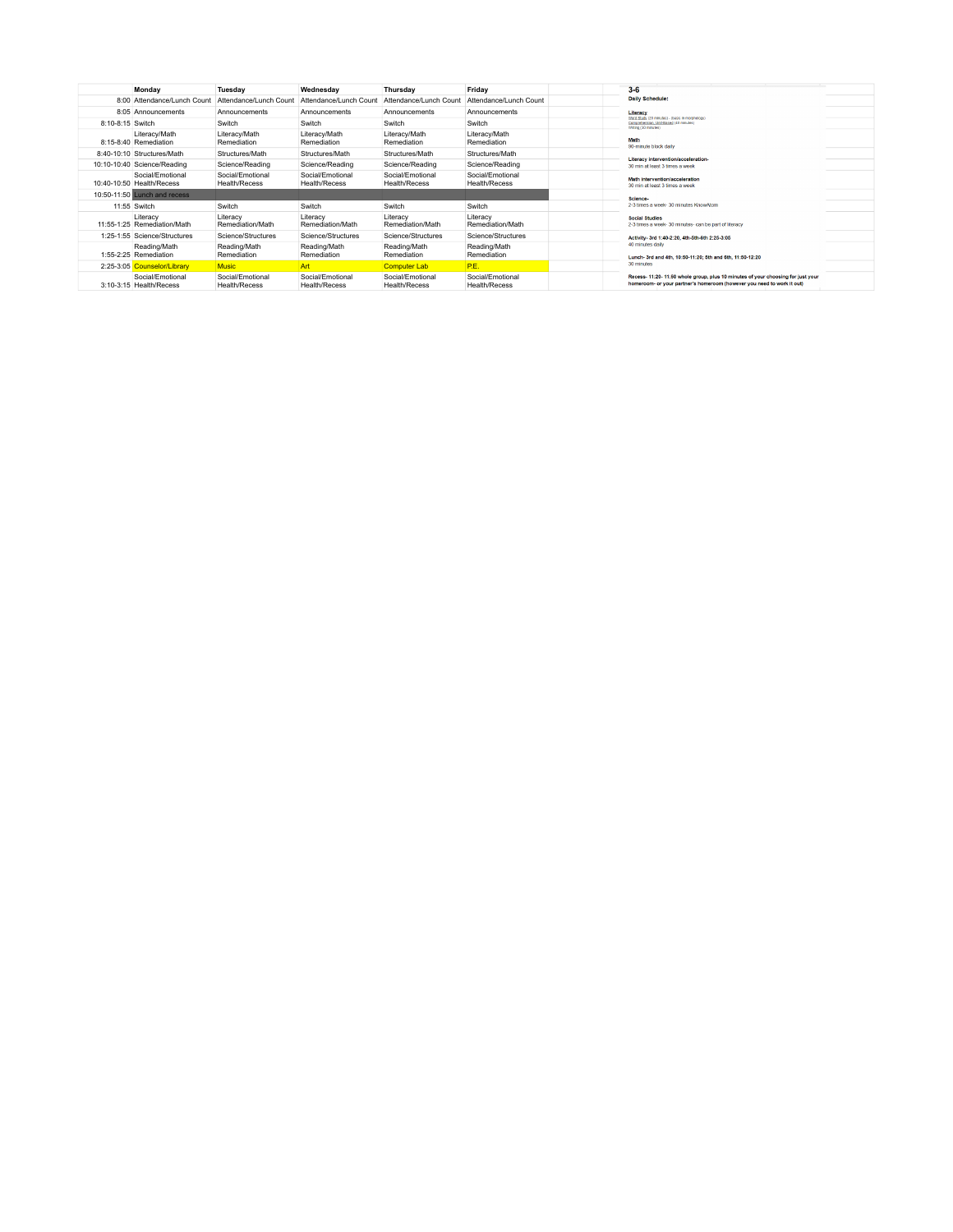|                        | Monday                                                  | Tuesday                                    | Wednesday                                  | Thursday                                   | Friday                                                        |
|------------------------|---------------------------------------------------------|--------------------------------------------|--------------------------------------------|--------------------------------------------|---------------------------------------------------------------|
|                        | 8:00 Attendance/Lunch Count                             | Attendance/Lunch Count                     | Attendance/Lunch Count                     | Attendance/Lunch Count                     | Attendance/Lunch Count                                        |
|                        | 8:05 Announcements                                      | Announcements                              | Announcements                              | Announcements                              | Announcements                                                 |
|                        | Math - Reed's HR<br>8:10-9:40 Literacy - Chaney's HR    | Math - Reed's HR<br>Literacy - Chaney's HR | Math - Reed's HR<br>Literacy - Chaney's HR | Math - Reed's HR<br>Literacy - Chaney's HR | Math - Reed's HR<br>Literacy - Chaney's HR                    |
|                        | $9:40 - 9:45$ Switch Classes                            | <b>Switch Classes</b>                      | <b>Switch Classes</b>                      | <b>Switch Classes</b>                      | <b>Switch Classes</b>                                         |
|                        | Math - Chaney's HR<br>9:45 - 11:15 Literacy - Reed's HR | Math - Chaney's HR<br>Literacy - Reed's HR | Math - Chaney's HR<br>Literacy - Reed's HR | Math - Chaney's HR<br>Literacy - Reed's HR | Math - Chaney's HR<br>Literacy - Reed's HR                    |
|                        | 11:15 -11:20 Switch Classes                             | Switch Classes                             | <b>Switch Classes</b>                      | <b>Switch Classes</b>                      | Switch Classes                                                |
|                        | 11:20 - 11:50 Remediation homeroom                      | Remediation homeroom                       | Remediation Homeroom                       | Remediation homeroom                       | Remediation homeroom                                          |
|                        | 11:50-12:40 Lunch/Recess                                | Lunch/Recess                               | Lunch/Recess                               | Lunch/Recess                               | Lunch/Recess                                                  |
|                        | 12:45-1:10 Remediation homeroom                         | Remediation homeroom                       | Remediation homeroom                       | Remediation homeroom                       | Social Studies Chaney<br>Alternate weeks with<br>science Reed |
|                        | Remediation other<br>1:15-2:10 teacher homeroom         | Remediation other<br>teacher homeroom      | Remediation other<br>teacher homeroom      | Remediation other teacher<br>homeroom      | Social Studies Chaney<br>Alternate weeks with<br>science Reed |
|                        | 2:10-2:25 Classroom Chores                              | <b>Classroom Chores</b>                    | <b>Classroom Chores</b>                    | Classroom Chores                           | <b>Classroom Chores</b>                                       |
| $2:25 - 3:05$ Activity |                                                         | Activity                                   | Activity                                   | Activity                                   | Activity                                                      |
|                        | $3:05 - 3:15$ Prepare to Leave                          | Prepare to Leave                           | Prepare to Leave                           | Prepare to Leave                           | Prepare to Leave                                              |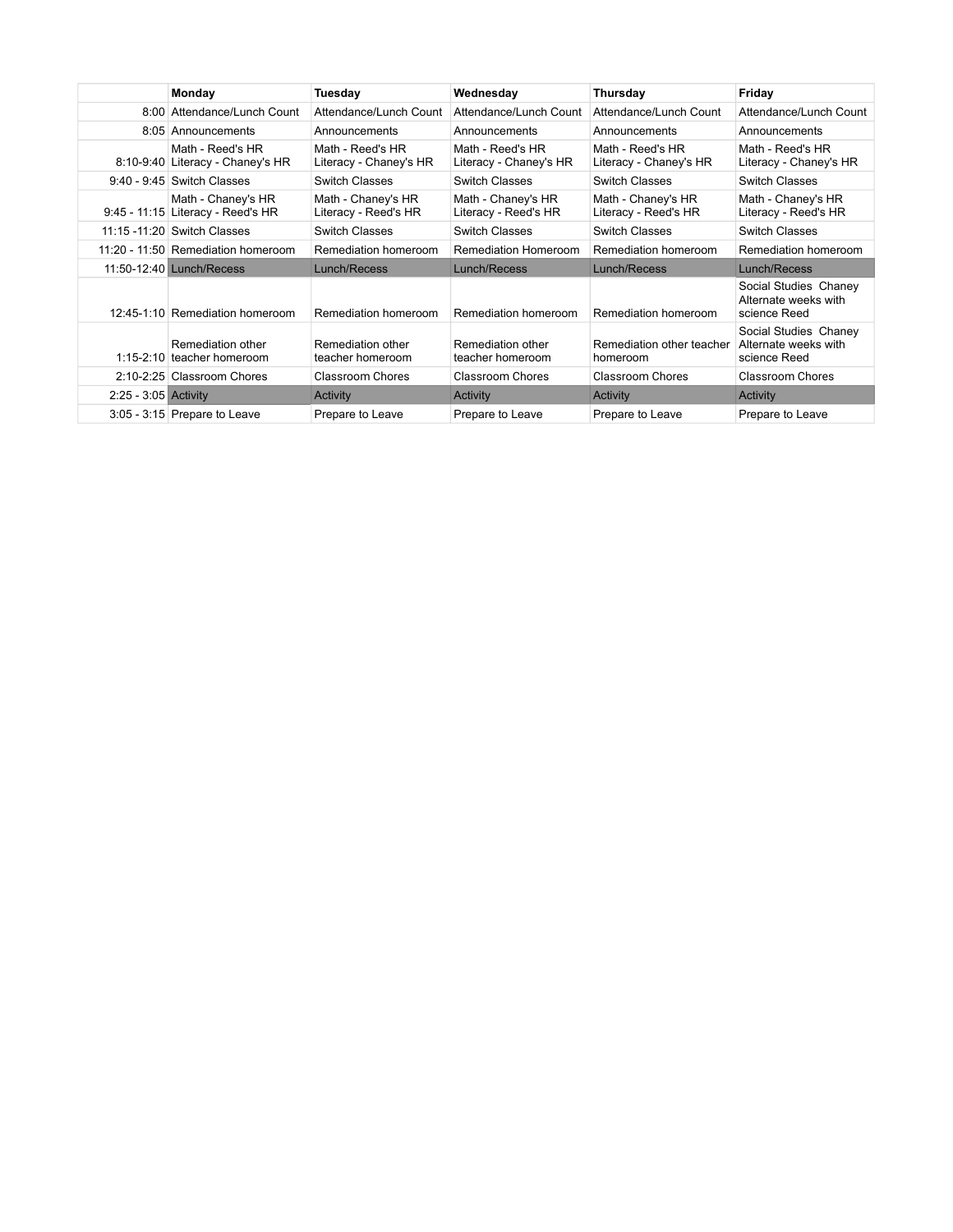|                                                                                             | Monday                                                       | Tuesday                                         | Wednesday                                                                                          | Thursday                                        | Friday                                          |                                                                                                                                                          |  |  |  |  |
|---------------------------------------------------------------------------------------------|--------------------------------------------------------------|-------------------------------------------------|----------------------------------------------------------------------------------------------------|-------------------------------------------------|-------------------------------------------------|----------------------------------------------------------------------------------------------------------------------------------------------------------|--|--|--|--|
|                                                                                             | 8:00 Attendance/Lunch Count                                  | Attendance/Lunch Count                          | Attendance/Lunch Count                                                                             | Attendance/Lunch Count                          | Attendance/Lunch Count                          | $3-6$                                                                                                                                                    |  |  |  |  |
|                                                                                             | 8:05 Announcements                                           | Announcements                                   | Announcements                                                                                      | Announcements                                   | Announcements                                   | <b>Daily Schedule:</b><br>Literacy                                                                                                                       |  |  |  |  |
|                                                                                             | Math - Jarolim's HR<br>8:10-9:15 Literacy - Stobaugh's HR    | Math - Jarolim's HR<br>Literacy - Stobaugh's HR | Math - Jarolim's HR<br>Literacy - Stobaugh's HR                                                    | Math - Jarolim's HR<br>Literacy - Stobaugh's HR | Math - Jarolim's HR<br>Literacy - Stobaugh's HR |                                                                                                                                                          |  |  |  |  |
|                                                                                             | 9:15 Switch Classes                                          | Switch Classes                                  | Switch Classes                                                                                     | Switch Classes                                  | Switch Classes                                  | Word Study (20 minutes) - (basis in morphology)                                                                                                          |  |  |  |  |
|                                                                                             | Math - Stobaugh's HR<br>9:15 - 10:45 Literacy - Jarolim's HR | Math - Stobaugh's HR<br>Literacy - Jarolim's HR | Math - Stobaugh's HR<br>Literacy - Jarolim's HR                                                    | Math - Stobaugh's HR<br>Literacy - Jarolim's HR | Math - Stobaugh's HR<br>Literacy - Jarolim's HR | Comprehension, Unit-Based (40 minutes)<br>Writing (30 minutes)                                                                                           |  |  |  |  |
| 10:45-11:45 and<br>12:45-2:20 On<br>Wednesdavs<br>only for Science<br>and Social<br>Studies |                                                              |                                                 | Switch Classes On<br>Wednesdays we do<br>Science and Social<br>Studies instead of<br>interventions |                                                 |                                                 | <b>Math</b><br>90-minute block daily<br>Literacy intervention/acceleration-<br>30 min at least 3 times a week                                            |  |  |  |  |
|                                                                                             | 10:45-11:45 Interventions/Extensions                         | Interventions/Extensions                        |                                                                                                    | Interventions/Extensions                        | Interventions/Extensions                        |                                                                                                                                                          |  |  |  |  |
|                                                                                             | 11:45-12:40 Lunch/Recess                                     | Lunch/Recess                                    | Lunch/Recess                                                                                       | Lunch/Recess                                    | Lunch/Recess                                    | Math intervention/acceleration<br>30 min at least 3 times a week                                                                                         |  |  |  |  |
|                                                                                             | 12:40-1:15 Interventions/Extensions                          | Interventions/Extensions                        |                                                                                                    | Interventions/Extensions                        | Interventions/Extensions                        |                                                                                                                                                          |  |  |  |  |
|                                                                                             | 1:15-2:20 Interventions/Extensions                           | Interventions/Extensions                        |                                                                                                    | Interventions/Extensions                        | Interventions/Extensions                        | Science-                                                                                                                                                 |  |  |  |  |
| 2:25 - 3:05 Activity                                                                        |                                                              | Activity                                        | Activity                                                                                           | Activity                                        | Activity                                        | 2-3 times a week-30 minutes KnowAtom                                                                                                                     |  |  |  |  |
|                                                                                             | 3:05 - 3:15 Prepare to Leave                                 | Prepare to Leave                                | Prepare to Leave                                                                                   | Prepare to Leave                                | Prepare to Leave                                | <b>Social Studies</b><br>2-3 times a week- 30 minutes- can be part of literacy                                                                           |  |  |  |  |
|                                                                                             |                                                              |                                                 |                                                                                                    |                                                 |                                                 | Activity- 3rd 1:40-2:20, 4th-5th-6th 2:25-3:05<br>40 minutes daily                                                                                       |  |  |  |  |
|                                                                                             |                                                              |                                                 |                                                                                                    |                                                 |                                                 | Lunch- 3rd and 4th, 10:50-11:20; 5th and 6th, 11:50-12:20<br>30 minutes                                                                                  |  |  |  |  |
|                                                                                             |                                                              |                                                 |                                                                                                    |                                                 |                                                 | Recess-11:20-11:50 whole group, plus 10 minutes of your choosing for just your<br>homeroom- or your partner's homeroom (however you need to work it out) |  |  |  |  |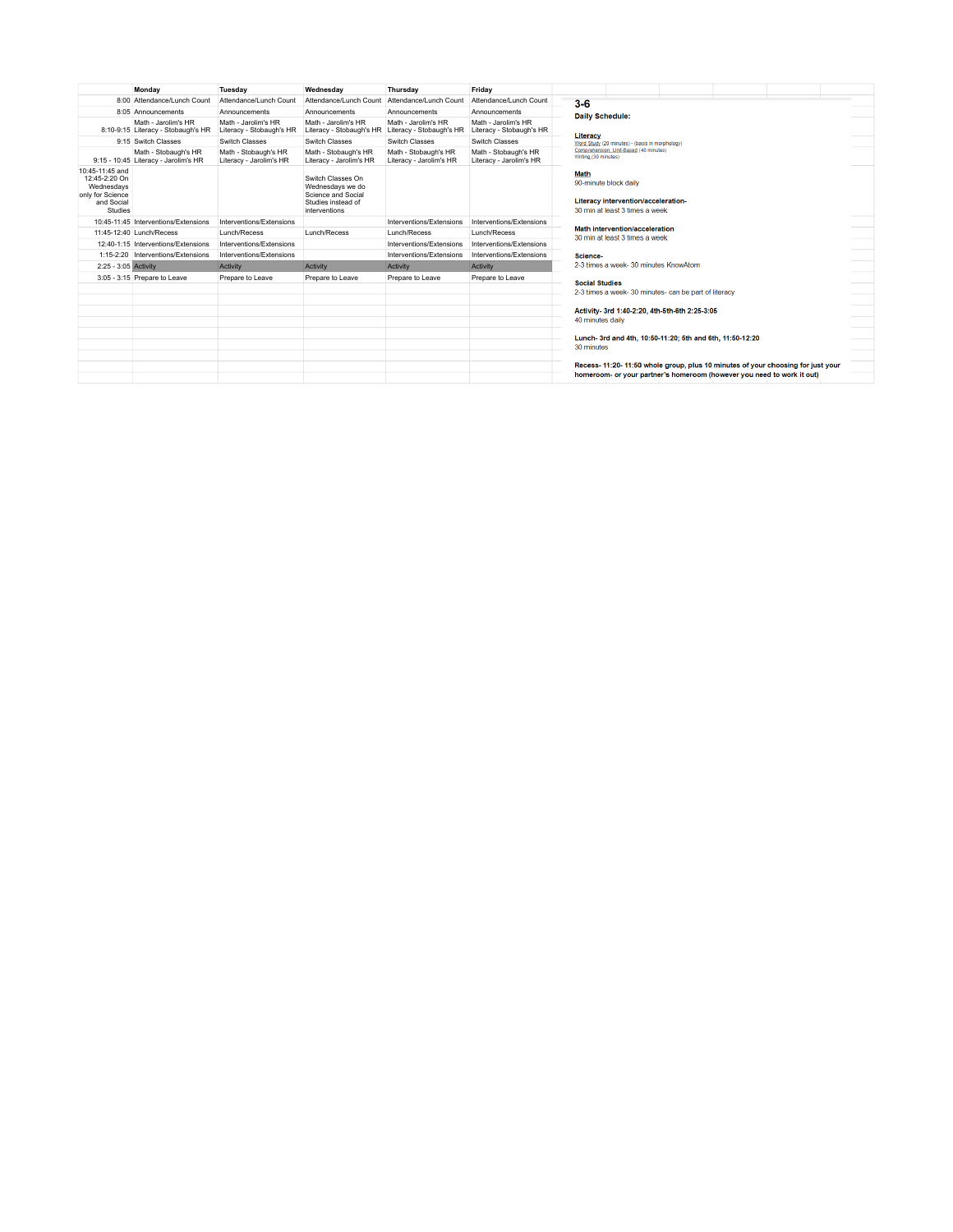|              |                                 | <b>Weekly Team Meeting Schedule 2021-</b> |                             |                                               |               |
|--------------|---------------------------------|-------------------------------------------|-----------------------------|-----------------------------------------------|---------------|
|              |                                 |                                           |                             |                                               |               |
|              |                                 |                                           |                             |                                               |               |
|              | <b>Monday</b>                   | <b>Tuesday</b>                            | Wednesday                   | <b>Thursday</b>                               | <b>Friday</b> |
| 8:00 AM      |                                 |                                           | 3-6 literacy 7:15-8         |                                               |               |
| 8:30 AM      |                                 |                                           |                             |                                               |               |
| 9:00 AM      |                                 | Specialist team                           |                             |                                               |               |
| 9:30 AM      |                                 |                                           |                             |                                               |               |
| 10:00 AM     |                                 |                                           |                             |                                               |               |
| 10:30 AM     |                                 |                                           |                             |                                               |               |
| 11:00 AM     |                                 | Kindergarten                              |                             | 11:20 - 11:50<br>3-6 Literacy<br>Kindergarten |               |
| 11:30 AM     |                                 |                                           |                             |                                               |               |
| 12:00 PM     |                                 |                                           |                             |                                               |               |
| 12:30 PM     |                                 |                                           |                             |                                               |               |
| 1:00 PM      |                                 | <b>First Grade</b>                        | <b>First Grade</b>          |                                               |               |
| 1:30 PM      |                                 | Second Grade<br>$1:40-2:20$               | Second Grade<br>$1:40-2:20$ |                                               |               |
| 2:00 PM      |                                 |                                           |                             |                                               |               |
| 2:30 PM      |                                 |                                           |                             |                                               |               |
|              | $3:15-3:45$<br>3:00 PM 3-6 Math |                                           |                             |                                               |               |
| 3:30 PM      |                                 |                                           |                             | Guiding Coalition Literacy 4-6 3:15-3:45      |               |
| 4:00 PM      |                                 |                                           |                             |                                               |               |
|              |                                 |                                           |                             |                                               |               |
| <b>NOTES</b> |                                 |                                           |                             | <b>TO DO</b>                                  |               |
|              |                                 |                                           |                             |                                               |               |
|              |                                 |                                           |                             |                                               |               |
|              |                                 |                                           |                             |                                               |               |
|              |                                 |                                           |                             |                                               |               |
|              |                                 |                                           |                             |                                               |               |
|              |                                 |                                           |                             |                                               |               |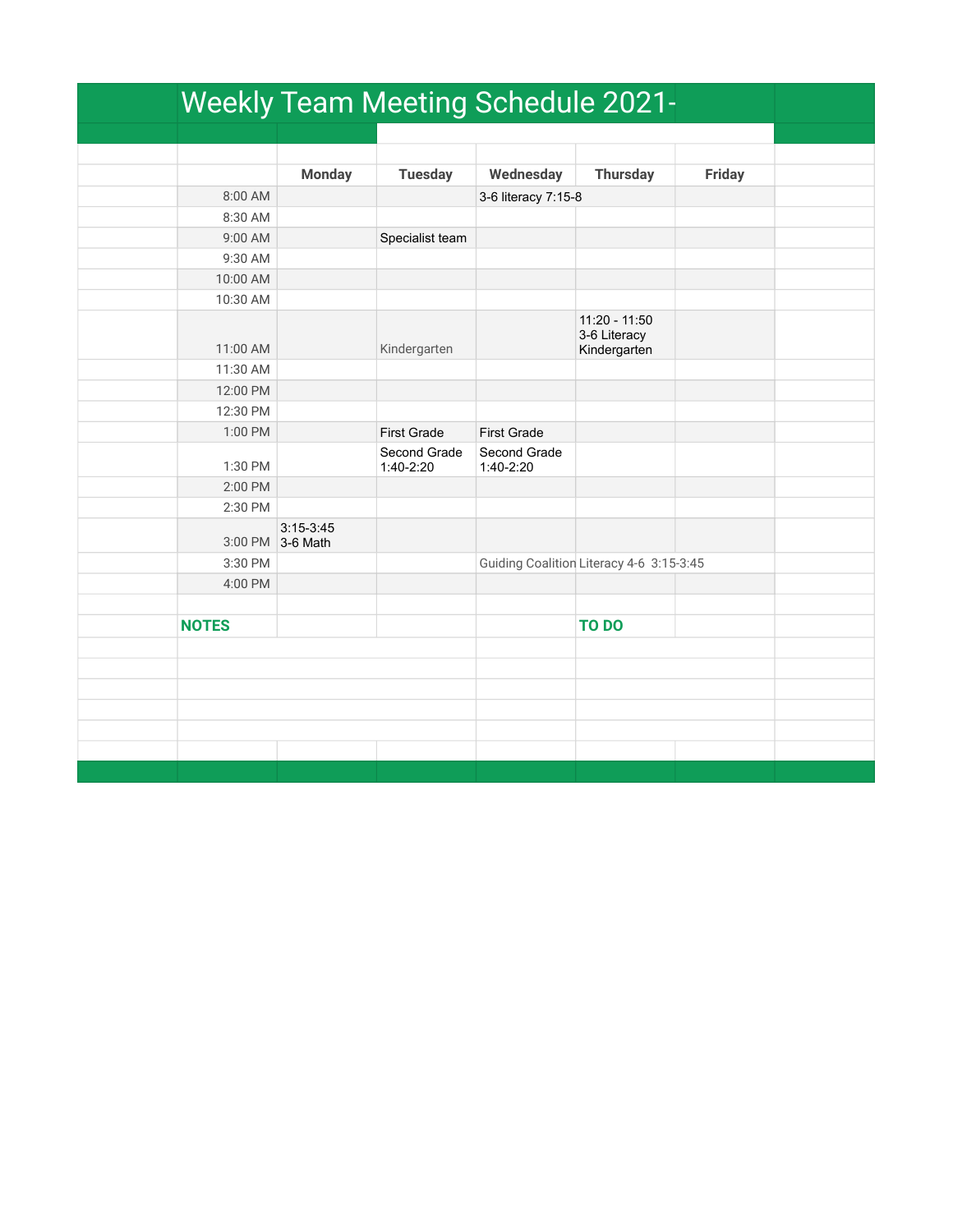| Lunch                                    |               | <b>Big Cafeteria</b> | <b>Side Cafe</b> |
|------------------------------------------|---------------|----------------------|------------------|
| 10:50-11:20                              |               | $3-4$ 3rd            | 4th              |
| 11:20-11:50                              |               | $K-2$ $K$ and 1st    | 2 <sub>nd</sub>  |
| 11:50-12:20                              | $5-6$ $15$ th |                      | 6th              |
|                                          |               |                      |                  |
| <b>Recess</b>                            |               |                      |                  |
| 10:50-11:20                              | $K-2$         |                      |                  |
| 11:20-11:50                              | $3 - 4$       |                      |                  |
| after finished<br>eating until 12:<br>40 | 5-6           |                      |                  |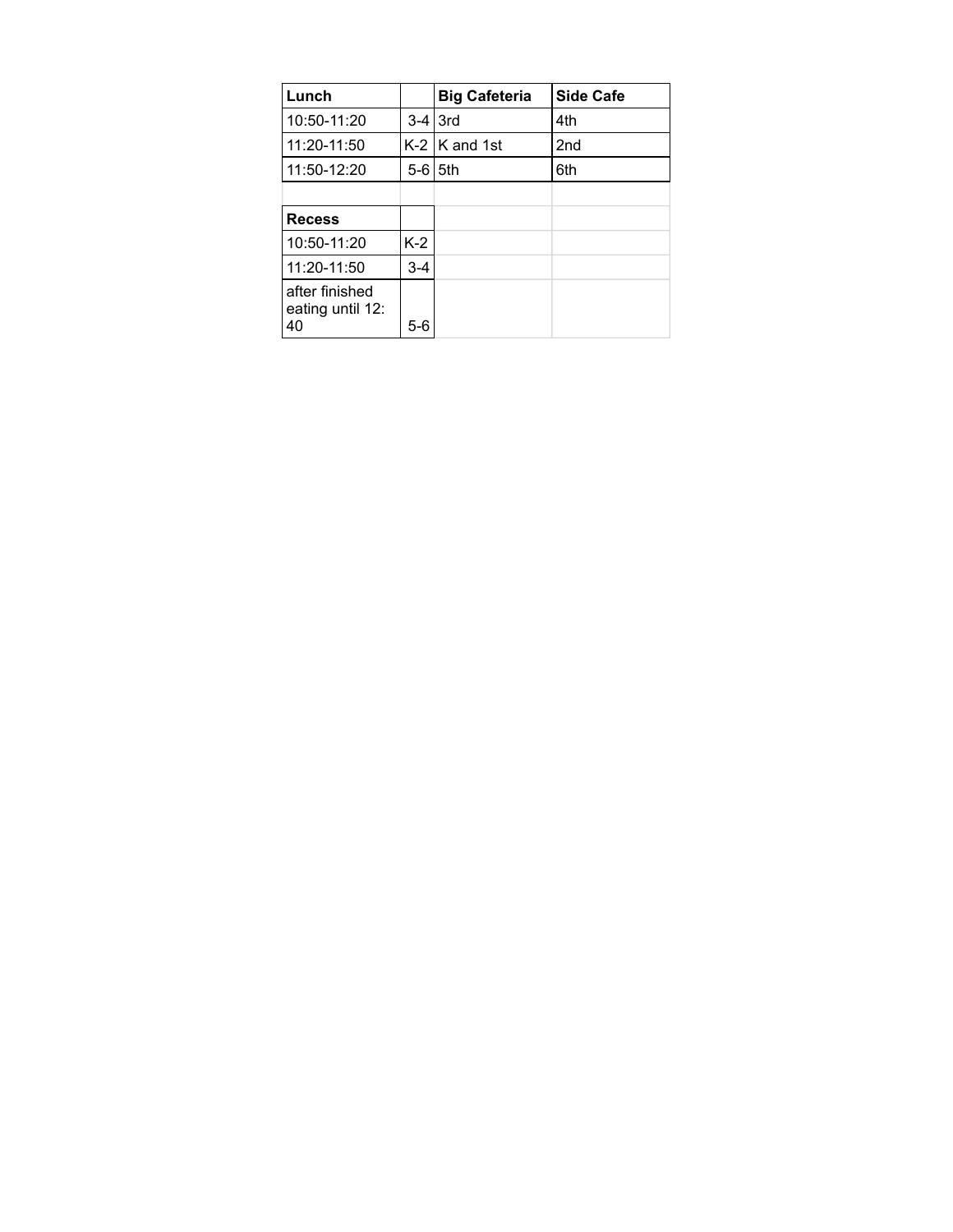|                         |                       | Activity Schedule (revised)- Starting 10-18-21 |                             |                            |                    |                                            |  |
|-------------------------|-----------------------|------------------------------------------------|-----------------------------|----------------------------|--------------------|--------------------------------------------|--|
|                         |                       |                                                |                             |                            |                    |                                            |  |
| <b>Music-Smith</b>      | Monday                | Tuesday                                        | Wednesday                   | Thursday                   | Friday             |                                            |  |
| 12:55-1:35              | <b>DuVall</b>         | Weekly prep for<br>elem music                  | Campbell                    | Tindall                    | <b>Brents</b>      |                                            |  |
| 1:40-2:20               | Jones                 | Zachary                                        | Reynolds                    | Terry                      | Robles             | We could do both 4th grade groups here**** |  |
| $2:25-3:05$             | Band(5th-6th)<br>(31) | <b>Group A</b>                                 | Band (5th-6th)              | Group B                    | Band (5th-6th)     |                                            |  |
|                         |                       |                                                |                             |                            |                    |                                            |  |
| <b>Art-Parrish</b>      | Monday                | Tuesday                                        | Wednesday                   | Thursday                   | Friday             |                                            |  |
| 12:55-1:35              | <b>Brents</b>         | <b>DuVall</b>                                  | Weekly prep for<br>elem art | Campbell                   | Tindall            |                                            |  |
| 1:40-2:20               | <b>Robles</b>         | Jones                                          | Zachary                     | Reynolds                   | Terry              |                                            |  |
| 2:25-3:05               | <b>Group A</b>        | Band Kids (31)-<br><b>Monica assist</b>        | <b>Group B</b>              | Neumeier-Art               | Neumeier-<br>music |                                            |  |
|                         |                       |                                                |                             |                            |                    |                                            |  |
| PE-Riley                | Monday                | Tuesday                                        | Wednesday                   | Thursday                   | Friday             |                                            |  |
| 12:55-1:35              | Tindall               | <b>Brents</b>                                  | <b>DuVall</b>               | Weekly prep for<br>elem PE | Campbell           |                                            |  |
| 1:40-2:20               | Terry                 | Robles                                         | Jones                       | Zachary                    | Reynolds           |                                            |  |
| 2:25-3:05               | <b>Group B</b>        | Neumeier                                       | <b>Group A</b>              | <b>Band Kids (31)</b>      | Neumeier-<br>Music |                                            |  |
|                         |                       |                                                |                             |                            |                    |                                            |  |
| Computer-<br>Beck       | Monday                | Tuesday                                        | Wednesday                   | Thursday                   | Friday             |                                            |  |
| 12:55-1:35              | Intervention (6)      | Intervention (6)                               | Intervention (6)            | Intervention (6)           | Intervention (3)   |                                            |  |
| 1:40-2:20               | Reynolds              | Terry                                          | Robles                      |                            |                    |                                            |  |
| 2:25-3:05               | Neumeier              |                                                |                             | <b>Group A</b>             | Group B            |                                            |  |
|                         |                       |                                                |                             |                            |                    |                                            |  |
| <b>Enrichment-</b>      |                       |                                                |                             |                            |                    |                                            |  |
| Linker                  | Monday                | Tuesday                                        | Wednesday                   | Thursday                   | Friday             |                                            |  |
| 12:55-1:35              | Campbell              | Tindall                                        | <b>Brents</b>               | <b>DuVall</b>              |                    |                                            |  |
| 1:40-2:20               |                       |                                                |                             | Jones                      | Zachary            |                                            |  |
|                         |                       |                                                |                             |                            |                    |                                            |  |
| Counselor/<br>Library   | Monday                | Tuesday                                        | Wednesday                   | Thursday                   | Friday             |                                            |  |
| 12:55-1:35              |                       | Campbell                                       | <b>Tindall</b>              | <b>Brents</b>              | <b>DuVall</b>      |                                            |  |
| 1:40-2:20               | Zachary               | Reynolds                                       | Terry                       | <b>Robles</b>              | Jones              |                                            |  |
| 2:25-3:05               |                       | <b>Group B</b>                                 | Neumeier                    |                            | <u>Group A</u>     |                                            |  |
|                         |                       |                                                |                             |                            |                    |                                            |  |
| Odd weeks<br>Counselor  |                       |                                                |                             |                            |                    |                                            |  |
| Even weeks<br>Library   |                       |                                                |                             |                            |                    |                                            |  |
| Odd weeks<br>library    |                       |                                                |                             |                            |                    |                                            |  |
| Even weeks<br>counselor |                       |                                                |                             |                            |                    |                                            |  |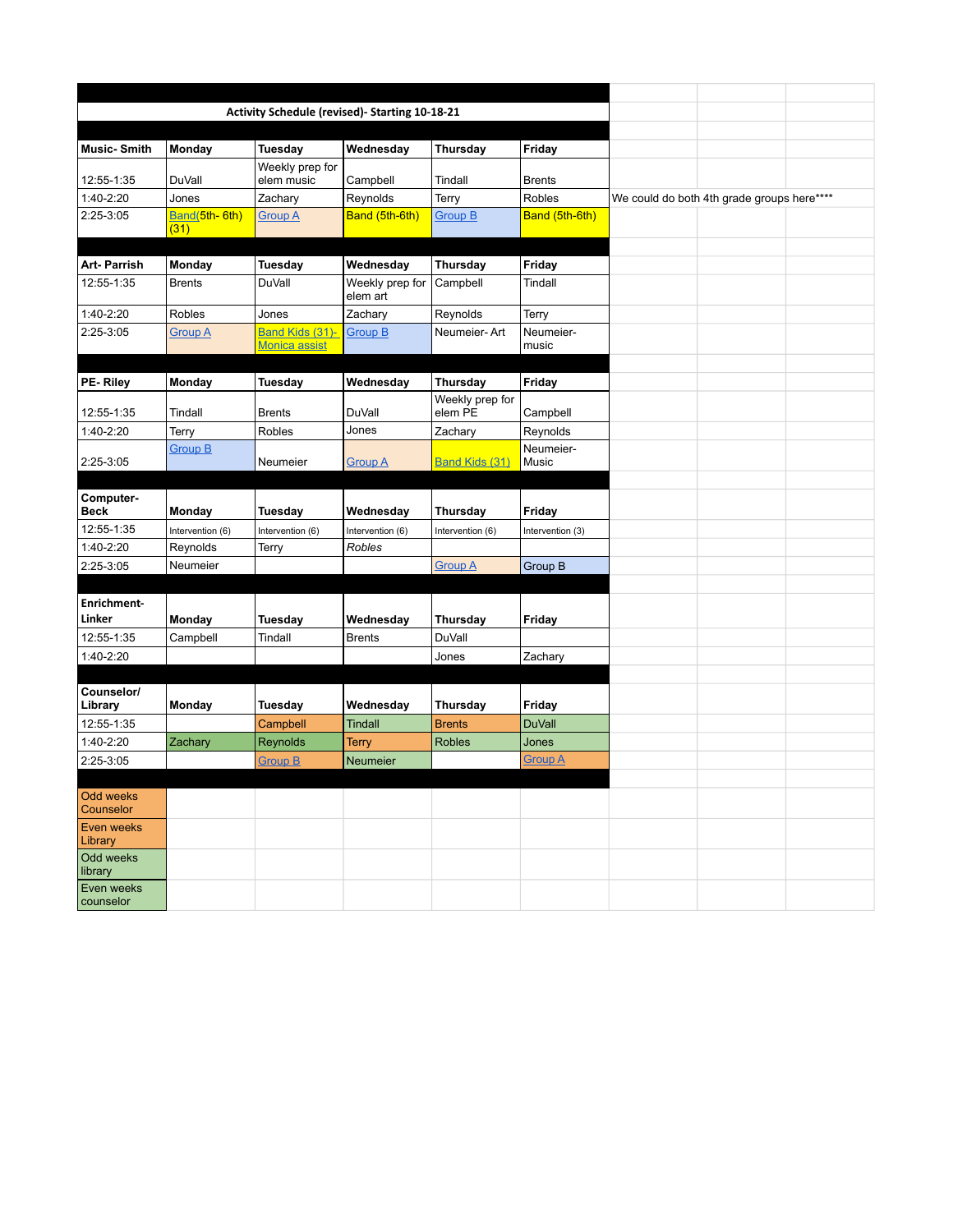|                  | <b>Monday</b> | <b>Tuesday</b>                                            | Wednesday         | <b>Thursday</b>               | <b>Friday</b>     |
|------------------|---------------|-----------------------------------------------------------|-------------------|-------------------------------|-------------------|
| Neumeier 2:25    | Computer      | PE-Riley                                                  | Counselor/Library | Art- Parrish                  | Music-Parrish     |
| Robles 1:40      | Art- Parrish  | PE-Riley                                                  | Computer-Beck     | counselor/library             | Music-Smith       |
| Group A 2:25     | Art- Parrish  | Music-Smith                                               | PE-Riley          | Computer-Beck                 | Counselor/library |
| Group B 2:25     | PE-Riley      | Counselor/Library                                         | Art- Parrish      | Music-Smith                   | Computer-Beck     |
| <b>Band Kids</b> | Band-Smith    | Art- Parrish/Monica                                       | Band-Smith        | <b>PE</b>                     | Band-Smith        |
|                  |               |                                                           |                   |                               |                   |
|                  |               |                                                           |                   |                               |                   |
|                  |               |                                                           |                   |                               |                   |
|                  |               |                                                           |                   |                               |                   |
|                  |               |                                                           |                   |                               |                   |
|                  |               | counselor in class<br>then Library<br>***alternate weekly |                   |                               |                   |
|                  |               |                                                           |                   |                               |                   |
|                  |               |                                                           |                   |                               |                   |
|                  |               |                                                           |                   |                               |                   |
|                  |               |                                                           |                   |                               |                   |
|                  |               |                                                           |                   | ***alternate the<br>next week |                   |